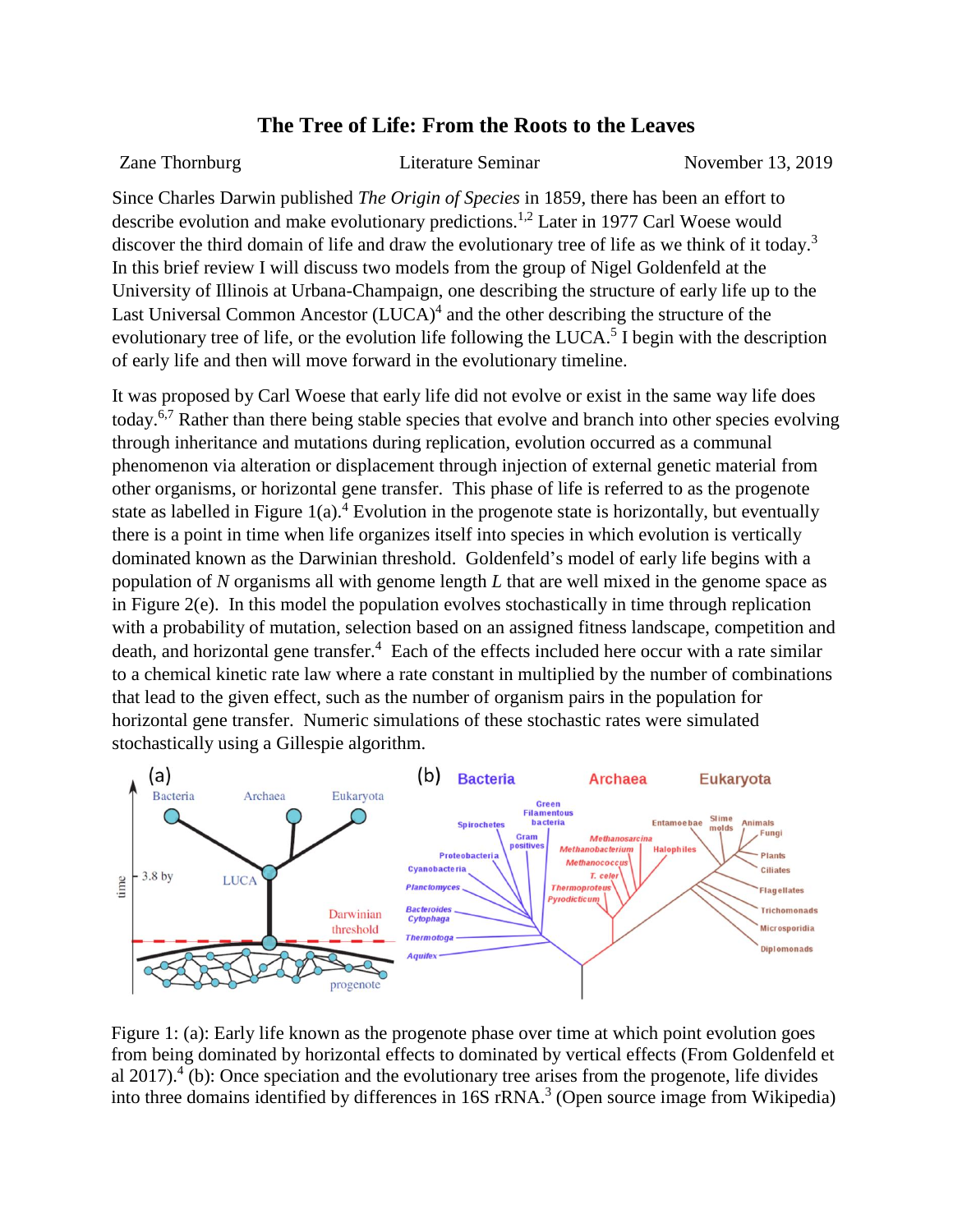

Figure 2: Results of a single simulation of Goldenfeld's early life model. 10,000 organisms with a genome length of 7 explore the genome space over time (a) beginning well stirred (e) and eventually group around the fittest genome (d) from the given fitness landscape (b). As more organisms adopt the fittest genome or ones near it, the overall population fitness increases (c).

An example of a single numeric simulation of the early life model is shown in Figure 2(a) as a plot of genome space versus time where coloration is used to show abundance of a genome in the genome space. From the time evolution of the genome space, we can see that eventually the genome progresses from well mixed in genome space as in Figure 2(e) to a high density of genomes around the fittest genome as in Figure 2(d). This corresponds to speciation and the change in evolution from being horizontally dominated to vertically dominated. The authors observed this behavior for a large range of parameter values, however they observed that the phenomenon of speciation does not occur if the fittest genome has a low fitness peak, there is a high mutation rate, or the degree of horizontal gene transfer is very high.

Now that we have a description of how to reach a LUCA, we can move up from the roots into the tree of life and its structure. To describe the shape of the evolutionary tree, we need to define three characteristics: a species, topology, and an edge length. In the context of a tree diagram like those in Figure 3, we will treat different species as nodes, denoted as points on the trees. When referring to topology for the evolutionary tree, one refers to splitting within the tree, but not when the splitting occurs. The model by Goldenfeld uses two numbers to describe the topology,  $A_i$  the number of species (nodes) rooted at species or node *i* and  $C_i$  the total of all  $A_i$ rooted at species or node *i.*<sup>5</sup> If a tree is perfectly balanced, meaning it has equal splits on both sides of the tree forever as in Figure 3, *C* scales like *A ln(A)* and if a tree if perfectly imbalanced, meaning splitting only occurs on half of the tree,  $C$  scales like  $A^2$ . With these as the limiting